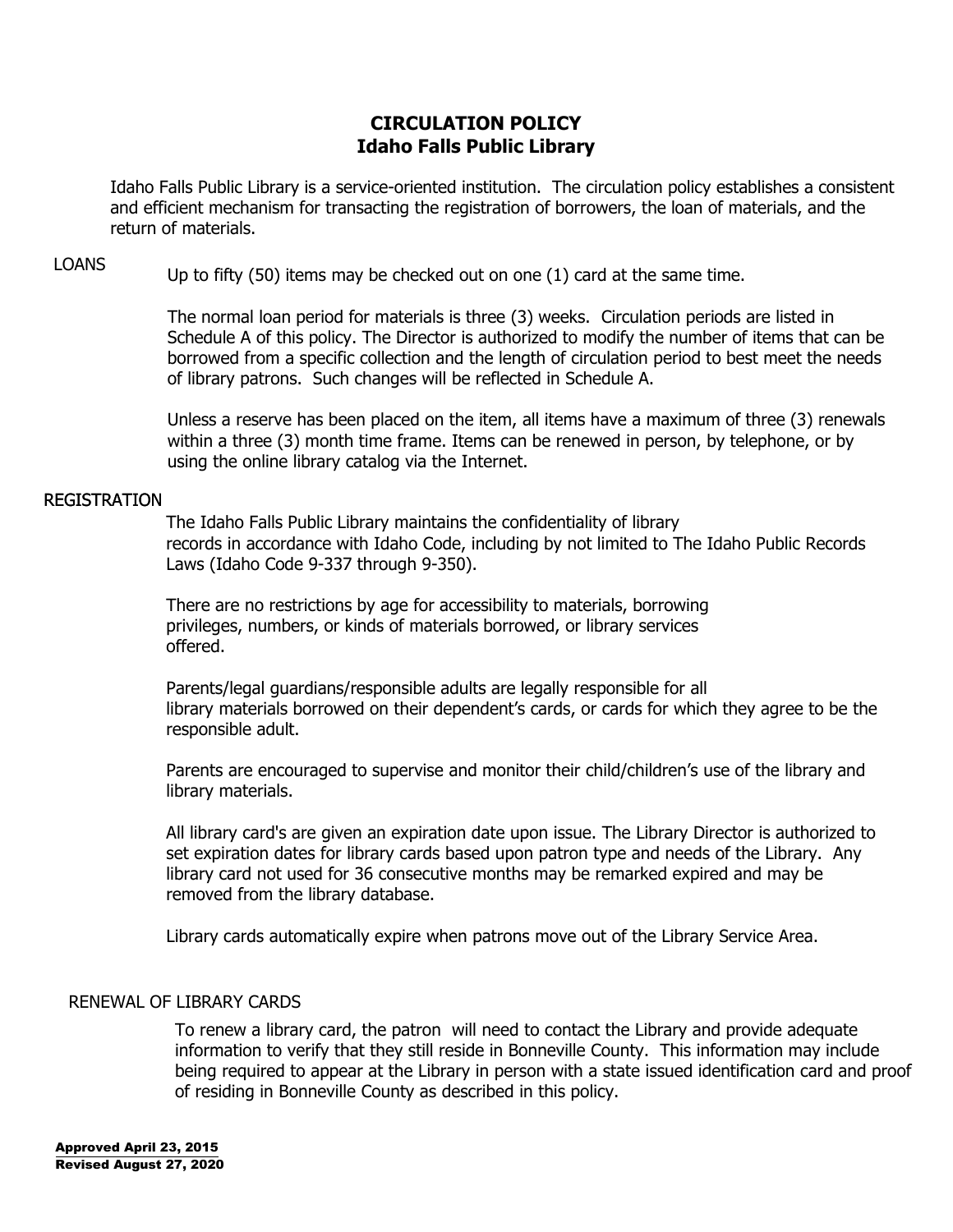2

## PATRON CLASSIFICATIONS

The following patron classifications may check out items from the library:

Residents: People domiciled in Bonneville County. Residents are eligible to obtain library cards without an additional charge.

Non-Residents: People domiciled outside of Bonneville County who procure borrowing privileges for an annual fee set each year by the Board of Trustees. If no new fee is set, then the fee from the previous year will remain in effect. Non-resident cardholders shall be entitled to one (1) check-out session after the expiration date of their card; thereafter, the card must be renewed prior to release of materials from the library.

Property Owners: People who own property within City limits and have been given borrowing privileges by presenting proof of tax assessment for that property. The card will be placed in the name of the property owner and must be renewed each year.

Temporary Borrower: People domiciled within Bonneville County but who do not have a current identification issued by the State of Idaho. Temporary Borrowers may checkout only two (2) items at the same time. Temporary Borrowers must present an Identification issued by another U.S. State or a passport.

## PROOF OF IDENTITY

Picture identification (an identification card issued by the State of Idaho or an Idaho State Driver's License) and proof of address (an envelope with a current postmark bearing the responsible party's name and physical address, or any current utility bill, or other form of address verification acceptable to the library staff), are required to obtain a library card.

Children below sixteen  $(16)$  years of age are required to have a responsible adult<sup>\*</sup> or their parent or legal guardian appear in person at the library to support the library card application. The responsible adult/parents/guardians will need to present photo identification and proof of residency for them and the child at the time of signing to be financially responsible for the application and library card.

Children sixteen (16) to eighteen (18) years of age may obtain a library card without the signature of a responsible adult, parent/guardian by presenting an Idaho State Driver's License.

Parents/guardians of children may request that their child's card be cancelled by making the request in person at the library. Responsible adults may also request the cancellation of all cards for which they have signed.

Active duty military personnel and their family members temporarily living in Bonneville County may be granted a resident library card by providing a current copy of the military orders stationing them in Bonneville County or other form of verification acceptable to the library staff.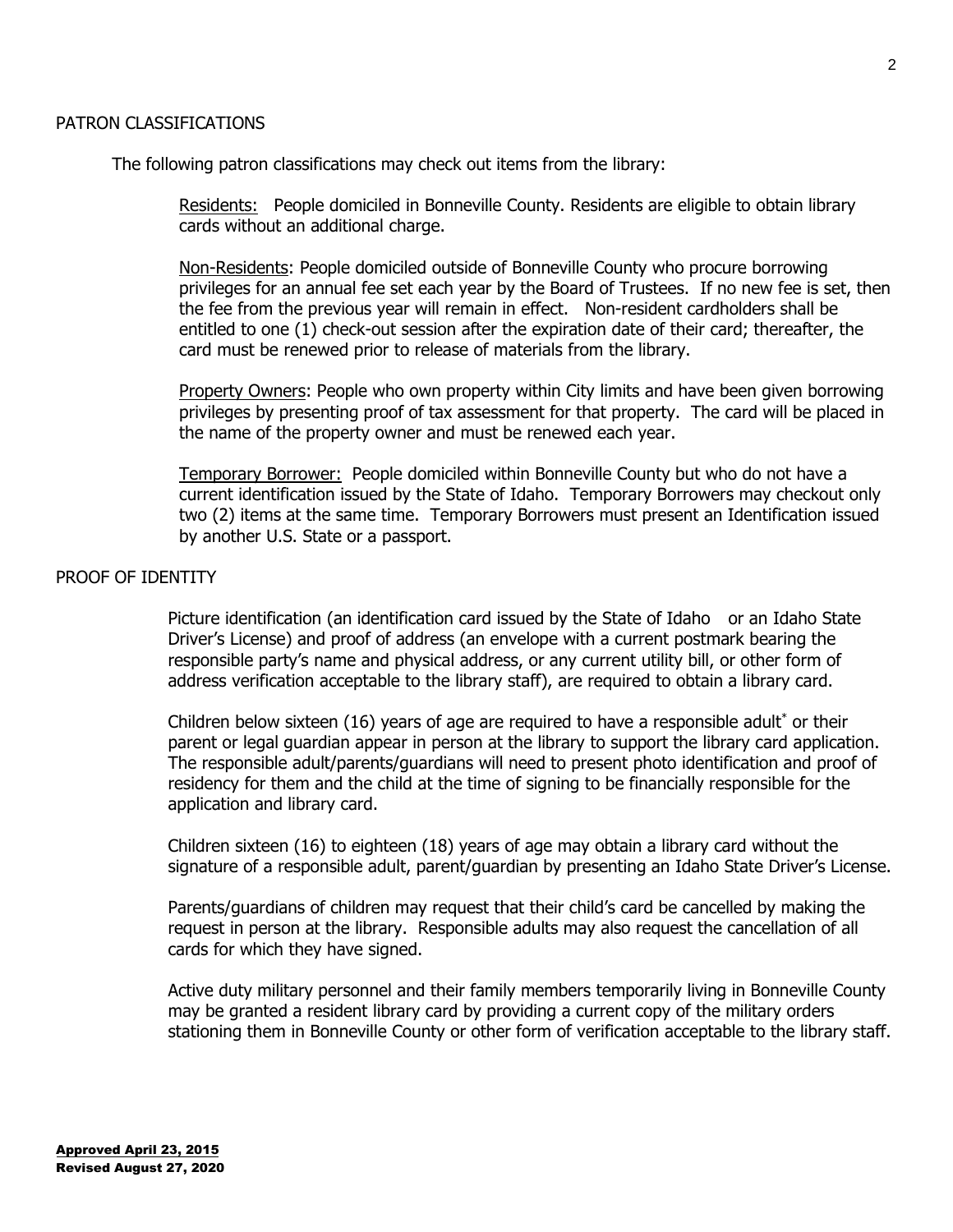\*For the purpose of this policy a Responsible adult is any person over legal age willing to be financially responsible for the loss and/or damage to library materials on the card(s) for which they sign.

#### LIBRARY CARD USAGE

Adults who have forgotten their library cards are required to provide photo identification to check out materials. The photo identification option is not available for accounts of people below sixteen (16) years of age.

Library card holders need not be present for their cards to be used. Unless a library card is reported as lost or stolen, the holder of the card will be responsible for any and all items checked out on the card.

If a library card is lost, a replacement may be requested at any library service desk. Photo Identification must be presented at time of card replacement.

The library reserves the right to request positive photo identification before allowing use of a library card to check out materials.

### FINES AND LOST MATERIALS

Beginning September 1, 2019, the Idaho Falls Public Library will no longer charge late fees for materials borrowed. All previous late charges appearing on patron accounts will be waived.

Patrons with items overdue on their card will not be allowed to checkout materials, until the overdue item is returned or the lost item charge paid.

Patrons may continue to renew overdue items in accordance with this policy until the limit of renewing items is met at which time the lost item charge must be paid.

Fees for damaged items will not exceed the current replacement price of the item.

Charges will be assessed to shut-ins for lost materials. Shut-in service is reserved for those not able to leave their homes to visit the library. Determination of eligibility to receive shut-in service is at the discretion of the Library Director. The Director's decision may be appealed to the Board of Trustees.

The library director or a designee may authorize the withdrawal of delinquencies.

Damages to library items, other than those occurring incident to normal use, while checked-out are the responsibility of the cardholder and the cardholder's account will be charged.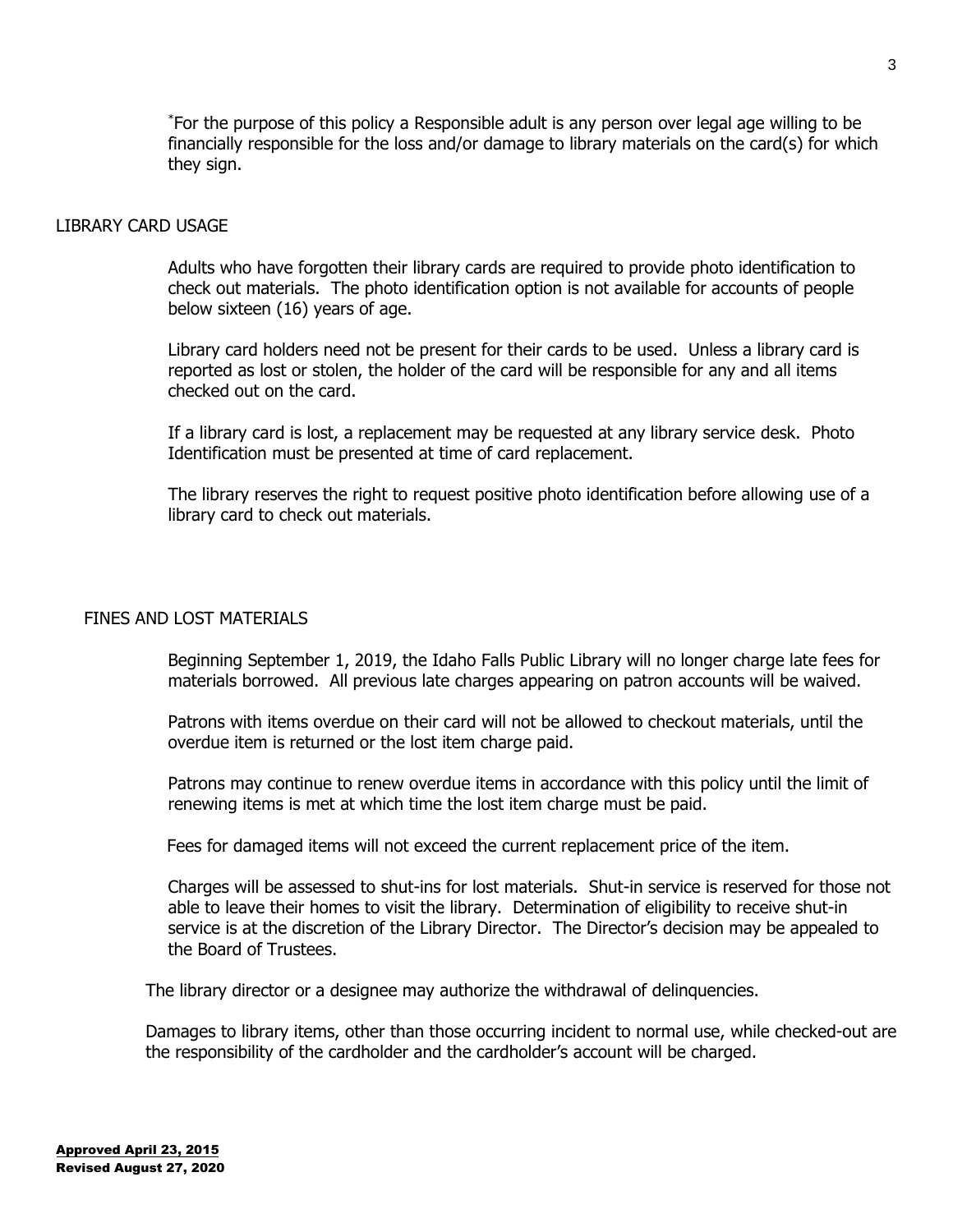Lost material may be renewed, if no reserves are placed on the title, to allow time to search for the item. If reserves are pending, or if the maximum number of renewals has been reached, then the cardholder will need to make arrangements to pay for the item. Unpaid lost items will result in suspension of the cardholder's borrowing privileges.

The historical retail price as recorded in the library catalog may be charged for lost and damaged material. If staff can find the item at a lower cost, then the lower cost fines will be applicable.

Lost item charges that have been paid are not eligible for a refund.

#### VIII. RESERVES

Cardholders are encouraged to use the electronic library catalog to place reserves/holds on materials currently unavailable in the library. Library staff are available to assist patrons unfamiliar with this process.

Cardholders are not allowed to have items on the reserve/hold shelf exceeding the maximum number of items allowed to circulate. Reserves on the hold list that exceed the maximum allowed will be cancelled and the item will go to the next cardholder on the reserve list or will be returned to the shelf.

Cardholders will be notified by phone, text message, or email that reserved materials are available. Materials will remain on the reserve/hold shelf for five days after notification has been sent. Failure to pick up the material within five days of the notification being sent will result in a cancellation of the reserve/hold and the item being returned to the shelf or given to the next patron on the reserve list.

Repeatedly placing items on reserve/hold and then not picking them up may result in the loss of the privilege to place items on reserve/hold.